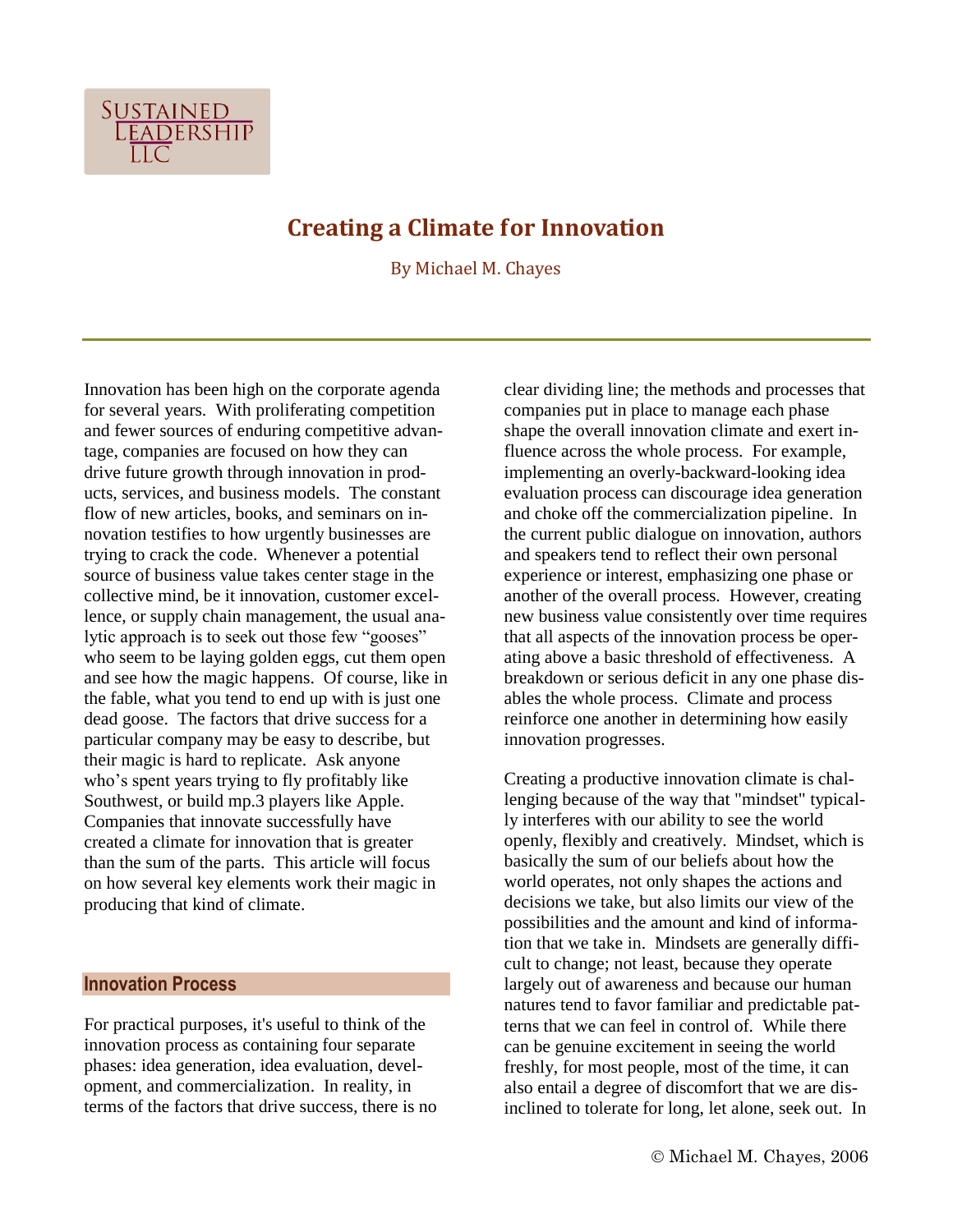the workplace, individual and collective mindset is shaped by many forces, including history and temperament, organizational culture, risk tolerance, past and current business success (success tending to breed complacency), richness of experience, the variety and diversity of the information environment and social and political pressures. Creating a climate in which prevailing mindsets can be challenged and innovation can thrive means recognizing the specific, often subtle, factors in the organization that operate to potentially stifle fresh thinking. The battle for innovation is largely a battle against mindset.

With innovation, as with many aspects of human and organizational functioning, one of the first questions is usually, "Is it the people or the environment?" In other words, "Do we just need to hire more creative people, or is there something about the way we're managing?" In this variant on the "nature-nurture" controversy, the answer is, these are not polar opposite choices; both are important. Talent and environment exist on continuums of their own. There are individuals who will be creative in any environment you put them in, as well as those who will have difficulty creating almost anywhere. Equally, there are organizational environments that can defeat innovation in even the hardiest souls, as well as those that have amazing success at generating innovation from a large part of their employee base (think Toyota Production System). Focusing on the extreme ends of either continuum does not lead to a longterm integrated solution. What are of more practical value are the steps that businesses can take to improve the overall climate for innovative thinking in their organizations. Companies are best served by providing the conditions under which the largest possible proportion of their employees can potentially create greater value for their customers and for the organization itself. There are a number of factors that contribute to an innovation climate including: information richness, diversity, fear reduction, and teamwork.

## **Information Richness**

One of the factors that influence the potential for innovation is the information richness of the work environment. Researchers have pointed out how much innovation is dependant on – even defined by – the creative recombination of existing ideas and technologies. Hargadon (in *How Breakthroughs Happen*) talks about innovation as relying in significant part, on bridging organizational boundaries and trafficking in ideas and technologies that originate in diverse environments. It is part of creating and exploiting a climate of information richness and diversity. Work environments that are information rich provide grist for the creative mill for everyone immersed in them. They provide the raw material from which ideas can be creatively combined and recombined and fresh insight can emerge. Information richness can be fostered in numerous ways through ventures inside-and-outside the company. The goal is to break traditional boundaries and create new linkages between people and ideas. Richness can be stimulated by, for example:

- Cross-company collaboration
- **Benchmarking visits**
- Attending seminars in related fields
- Rotating between departments
- Creating stimulating intranets
- Putting info feeds on the desktop
- Encouraging personal projects
- Customer visits
- Joining professional associations

When the challenge is seen broadly as enriching the informational/experiential environment in the service of generating broader thinking and problem-solving, there are numerous methods that will work for different companies. The goal is not to compound indiscriminate information overload, but to encourage stimulation and a broader stretch for ideas.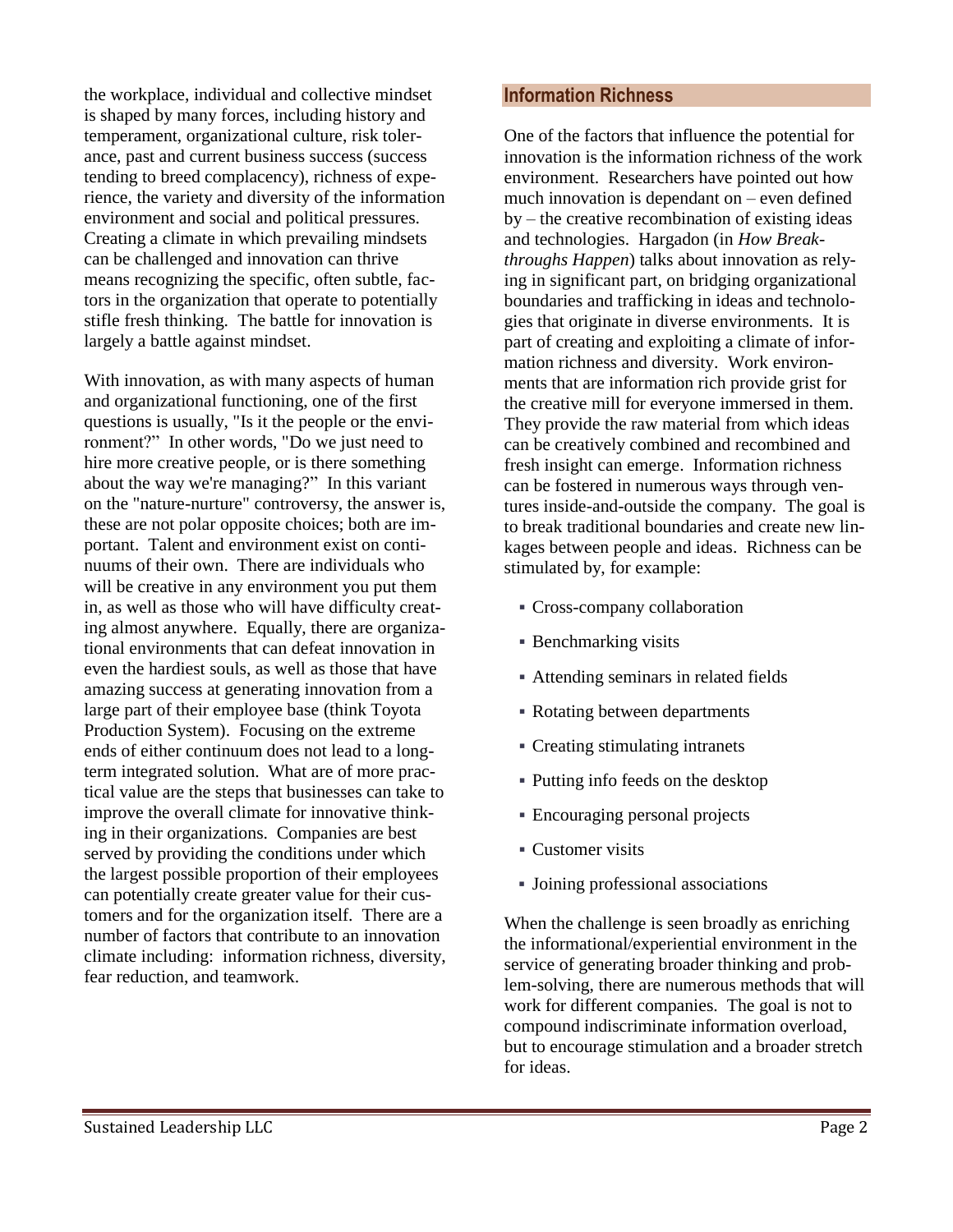## **Diversity**

Diversity can be regarded as part of developing information richness, but deserves special mention of its own. Going back to the question of mindset, few things reinforce a narrow mindset more strongly than working every day with a group of people from similar backgrounds who essentially look, think, and talk the same. The concept of workplace diversity was originally applied to achieving better racial and ethnic balance in companies dominated by white males. But, equally or more important when it comes to innovation, is diversity of thought and perception.

Achieving meaningful diversity in a given context will differ for each company. Superficial differences don't stimulate very much; differences in education, work experience, geography, value system, and personal career passion are more meaningful. Diversity of thought can be helped along by conventional methods like creating teams that have racial, ethnic, gender, or functional diversity, or it can be pushed into higher gear by employing more radical methods. Bob Sutton (in *Weird Ideas That Work*) takes the-bull-by-the-horns suggesting things like hiring "slow learners" who are less readily influenced by existing organizational norms, hiring people who make you uncomfortable (or who you actually dislike!), and encouraging people to defy superiors and peers. The point is to create an environment in which diverse ideas and points-of-view are not just tolerated, but actively and forcibly injected into the organizational mix. Sutton's radical suggestions highlight how routinely we operate in a homogeneous comfort zone and how hard we need to work to explicitly disrupt it in the service of innovation.

Diversity is no more a "silver bullet" than any other method of influencing the organizational climate. The trick to making it work is managing it, balancing the relative disorder and discomfort it may generate with the need for common purpose and stability.

# **Fear Reduction**

One of the most important, yet subtlest forces discouraging an innovation-friendly climate is fear. It comes in many forms and exists from the executive suite to the shop floor. Fear is most apparent in hierarchical companies where the clear message is "you get along by going along"; if you value your career and a conflict-free workday, you don't challenge your superiors or the conventional wisdom. While it's never stated explicitly, the message gets communicated through things like leadership behavior, who gets promoted, the conduct of meetings, and performance management criteria. Without saying it in so many words or intending to, companies discourage an open exchange of ideas which limits creative challenges to business decisions or behavior. In doing so, they severely dampen the likelihood of consistently generating innovation.

Fear of failure is more common and disabling than fear of career suicide. Companies that demonstrate by words and actions that failure "is not an option," discourage risk taking and experimentation, activities that are crucial to innovation. Companies that innovate successfully have learned that the only unacceptable behavior is inaction. Without active support to turn ideas into prototypes and experiments – recognizing that the overwhelming majority will fail, but that the learning and few winners are invaluable – innovation never gets off the ground.

To create an innovation climate, you have to not only drive out fear, but go in the opposite direction, encouraging openness, free discussion, experimentation, and challenging the status quo. It is easier to talk about than to implement. Human beings are rather sensitive to situations that will potentially diminish their sense of self-worth, so openness and tolerance can't be faked. More than just being encouraged to speak up or risk-and-failwithout-negative-consequence, employees need to be actively invited to engage themselves fully in the task of creating value for their companies and themselves.